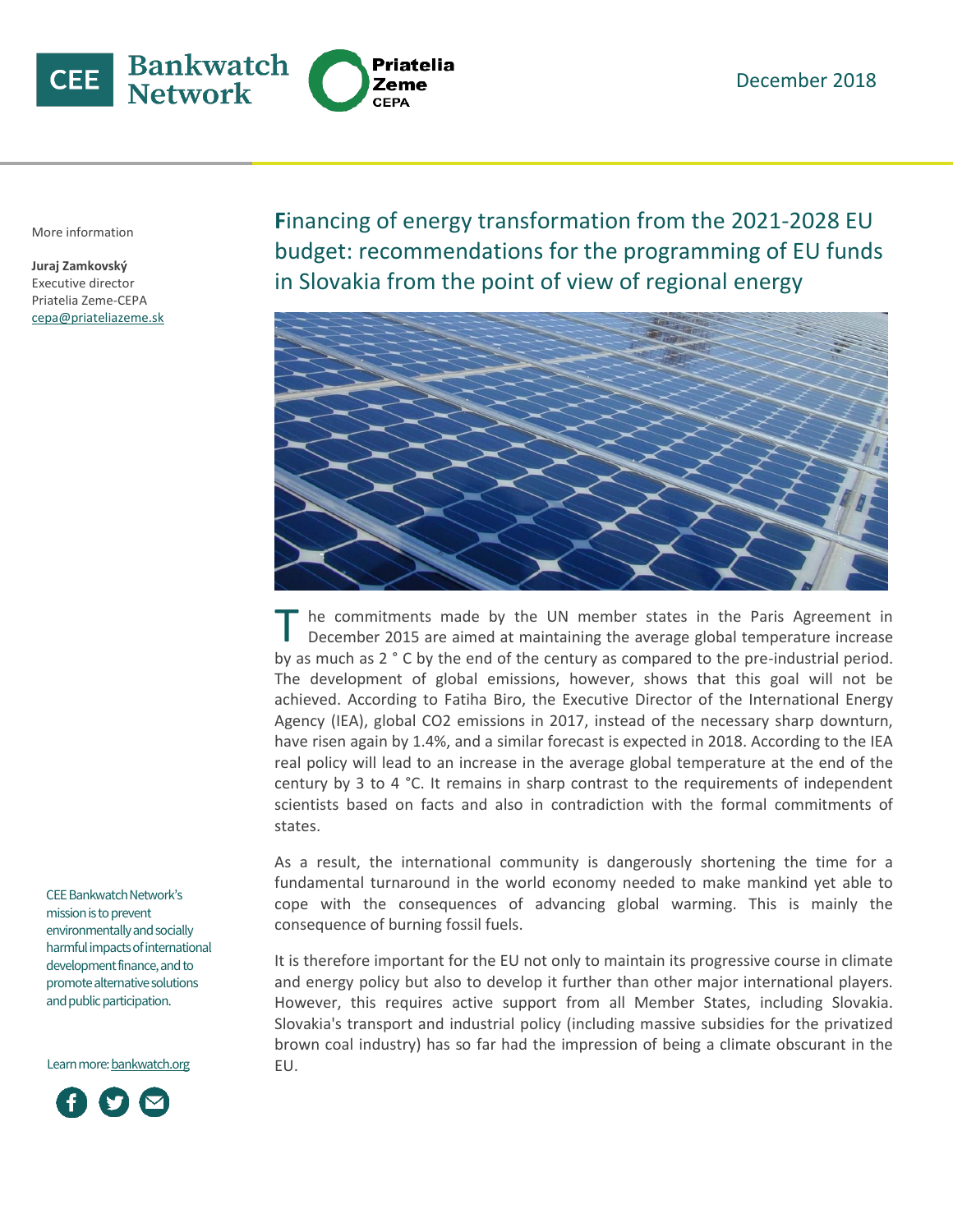## bankwatch.org cepa.priateliazeme.sk

It is positive that the Slovak Ministry of the Environment expressed its interest in increasing the commitment of the Slovak Republic to reduce its CO2 emissions by 2030 compared to the minimum reduction that Slovakia derives from an internal EU agreement on the shared responsibility of the Member States for climate change. However, taking into account the development of global warming, it is still a very poor target.

In addition, unsystematic behaviour at local and regional levels in Slovakia related to energy sector generates misunderstanding and resentment among unprepared regions and municipalities without qualified energy experts against the state's pressure to rapidly and flatly reduce greenhouse emissions. New responsibilities and regulations set at the central level (eg tightening rules on energy efficiency or collection and tracking of energy data) are perceived as further administrative complications. This weakens the effectiveness of measures to meet the climate targets of both the Slovak Republic and the EU.

The current state of affairs reflects the fact that the Slovak regions and municipalities lack the consistent energy policy, and in this area, almost no personal, financial, technical and knowledge capacities have been created.

Therefore, one of the biggest challenges facing public finance programming, including EU funds in Slovakia between 2021 and 2027, is to ensure systematic support for the development of decentralized, non-fossil and sustainable energy that would direct regions to energy self-sufficiency.

In December 2018, Friends of the Earth-CEPA published recommendations for programming of EU funds in the SR from the point of view of regional energy support. For the forthcoming budget period, the recommendations contain six priorities that respond to the current situation. The ambition of the proposal is not to cover the entire issue of energy, but to concentrate on creating favourable conditions for the systemic increase of the energy self-sufficiency of the regions of Slovakia.

The first priority is therefore to support the emergence of sustainable energy policy at the regional level. In order to achieve the required minimum quality of energy capacities, it is important to set the conditions and arrangements for EU funding so as to make it as simple as possible for applicants (a pre-financing system using flat rates for overhead, use of simplified administrative and billing procedures, and public procurement requirements, etc.).

The second priority is to apply sustainability criteria for the use of renewable energy sources. It is necessary to follow up already agreed sustainability criteria for energy use of wood and to complement them so that public resources do not support the waste of thermal energy produced from wood biomass. Similar criteria should be adopted for the use of other renewable energy sources and the scope of the criteria should be extended from EU funds to all public subsidies and support programs. This will not only maintain the local regenerative potential of renewable energy sources but also ensure the consistency with the long-term interests of nature and landscape protection.

The third priority is to support the construction and renovation of buildings with low energy needs. Investment measures must enable comprehensive renovation of buildings. This means, on the one